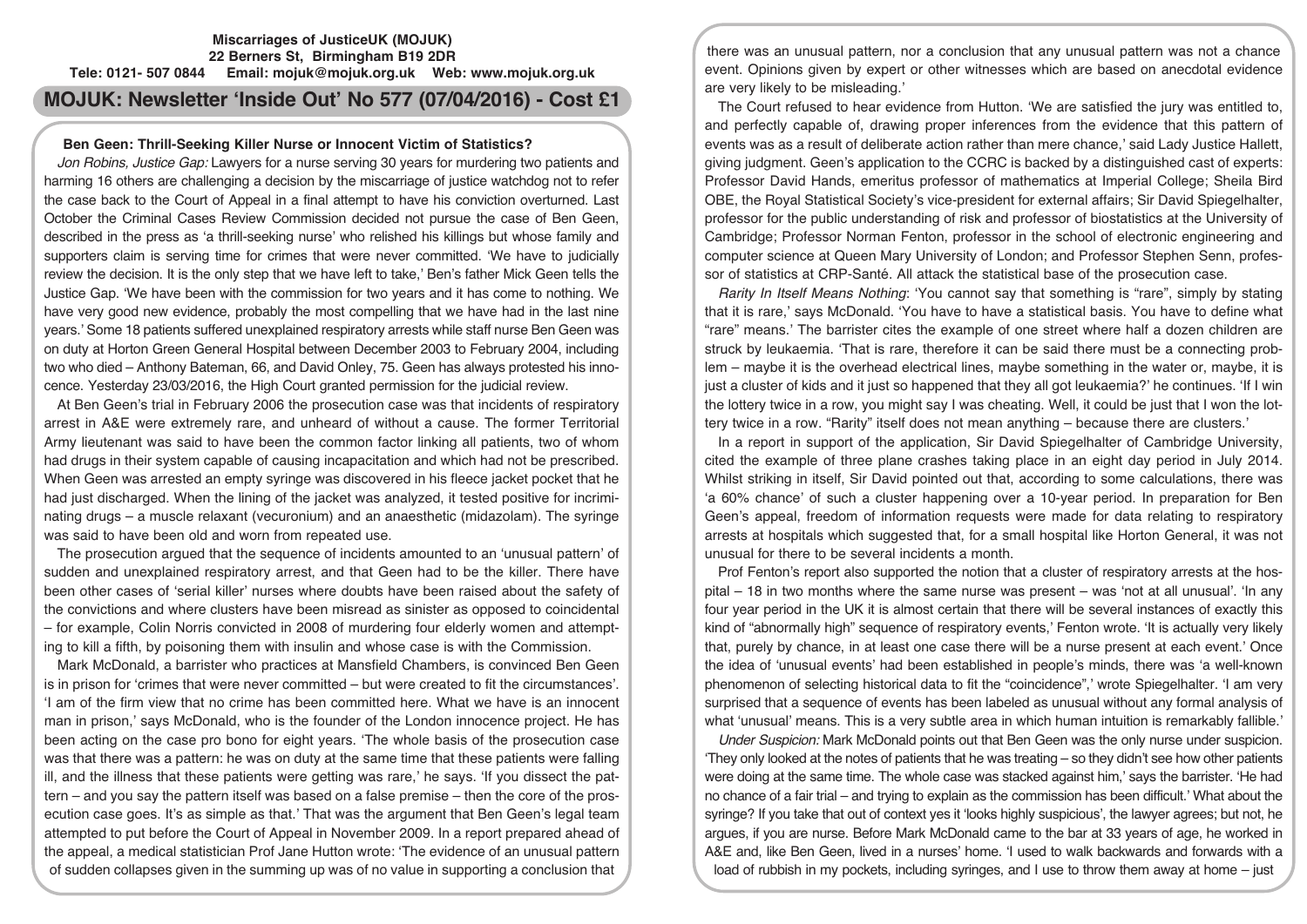as he did. His girlfriend told him to put it back in the 'sharps' bin – and so he took it back.' What about the discharging of the syringe? 'It could be that he just knew he should not have been carrying it,' the barrister says. McDonald also argues that the prosecution contention that syringe was worm through use is a nonsense. 'If you want to get hold of a syringe, you do not have to carry around the same one,' he says. 'Nurses go through syringes like we go through pencils.' So why did Ben Geen come into the frame? According to the barrister, the former TA lieutenant stood out. 'He was loud and overconfident. He liked to be centre of attention – not in a juvenile way,' he says. Geen was different to his colleagues in that he liked working in emergency situations. 'He was like the fireman who likes to go to the fire, and not sitting at base watching TV. He liked the buzz.'

Plus, he was only man working in an A&E. 'I'm not saying that he was not liked because he was a man,' says McDonald. 'But he was the one that they pointed the finger at and that is why no one else was looked: no other nurse, no other patients' records.' The family says that there is fresh compelling evidence from Professor Vincent Marks, a leading expert on insulin poisoning. 'There is a real concern about how non expert evidence was allowed to go before the jury and when now scrutinised plainly shows that Ben Geen's convictions are unsafe,' comments McDonald. Whilst the CCRC has only lost one JR, it often concedes and so last year there were 28 challenges, two conceded before application and one after a hearing. 'The Commission would rather spend its resources reviewing cases than contesting expensive litigation, but on the few occasions when it is necessary we will fight judicial reviews all the way through the Admin Court process,' a spokesman says.

## **Deaf Prisoner Awarded Damages After Discrimination**

*Leigh Day Solicitors:* A prisoner with a hearing disability has received compensation following the settlement of his claim for discrimination he suffered whilst in prison. The prisoner, known as "Mr A", became deaf whilst in prison. His deafness continued to worsen over time. Even with the help of hearing aids, he faced significant difficulties in being able to participate in important parts of prison life. These difficulties included using the telephone, attending visits, hearing announcements, participating in education and work, and speaking to other prisoners and staff. This caused him upset and isolation. Mr A repeatedly raised his difficulties with the prison. Because he had not been deaf before being in prison, he did not know what could be done to help him with his difficulties. Therefore, when raising his difficulties, he also requested that he be assessed by a deaf specialist, and then be provided with any appropriate aids or services. However, despite this, very little was done by the prison to address his difficulties. Mr A instructed Benjamin Burrows, a lawyer in the prison law team at Leigh Day, to bring a claim for discrimination. The claim was brought under the Equality Act 2010 and the Human Rights Act 1998 and alleged that the Ministry of Justice had unlawfully discrimination against Mr A by failing to take reasonable steps to avoid the substantial disadvantage he was suffering from. Mr A's claim was settled shortly after its commencement, with him receiving compensation, as well as being assessed by a deaf specialist and being provided with appropriate aids and services. Benjamin Burrows said of the settlement: "I am pleased that Mr A's difficulties have finally been resolved. However, it is frustrating that this was only done after a claim had been brought and that this is one of several such claims we have had to bring. "The experiences of the deaf prisoners in these claims have been largely same, but disappointingly so have been the responses from the prisons. It seems clear that lessons are simply not being learnt." Mr A's claim was funded by the Legal Aid Agency, and he was represented by Raj Desai, a barrister at Matrix Chambers.

#### **Roe 4 Republican Prisoners Clarification on Recent Events in HMP Maghaberry**

Republican Prisoners wish to clarify several points which have arisen in the media over the past number of weeks. It is obvious that we, as Prisoners, played no role in the recent attack on the 6 County Prison Service. The situation has been used however to demonise and attack us. Within a week of the attack Republican Prisoners were subjected to a lock-down for almost 48 hours. During which we were verbally abused, our living space was turned upside down, our educational resources were removed and two men were forcibly strip-searched. Days later, when Republican Prisoners encountered the Governors responsible for this lockdown and made clear that it had not, as intended, intimidated us into silence; we were accused, falsely, of gloating and celebrating. Indeed, this line was pushed by former republicans who have seemingly forgotten the spurious allegations of taunts directed at screws in the H-Blocks each time one of their number was executed.

This was not the only lie carried by the media; the deceitful Director General, Sue McAllister, was keen to manipulate an emotive situation by claiming that the repressive regime in Republican Roe House existed due to threats on the landings. In Republican Roe House there are less alleged threats than elsewhere in the Jail, and only a fraction of the so called disciplinary procedures and discipline alarms compared to the rest of the Jail, no guilty verdicts ever for a threat and there has never been a violent assault by Republican Prisoners against Jailers. Yet despite all this, controlled movement exists only on the Republican Wing. Sue also made claims that strip-searching now seldom occurred. Yet strip-searching has been used within the Jail on countless occasions in the past year alone against Republican Prisoners. This further highlights the irony of media comments alleging that Republican Prisoners were sub-human and deranged: Anyone seeking to witness genuine inhumanity would only need to see an arbitrary forced stripsearch being carried out by the heroic Jailers in Maghaberry: The worst Jail In Europe.

Finally, the following facts should be heeded closely: • Republican Prisoners have engaged with countless individuals and organisations including Churchmen, Politicians, Community and Trade Union Figures, none of whom have stated that our position is unreasonable. • The regime in Republican Roe House has been criticised in 2006, 2009 and 2015 by the HMIP/CJINI, in 2011 by the Anne Owers' Prison Review Team and by consecutive Prisoner Ombudsmen and a host of others. • Republican Prisoners have engaged in countless processes to attain a resolution including the August 2010 Agreement which was reneged on by the Jail Administration (as recognised in the 2013 Ombudsman Report). The 2014 Stock-take and 2015 ICRC process, all of which were scuppered and sabotaged by elements within the 6 County Prison Service. Republican Prisoners seek only that the Administration abide by the August 2010 Agreement and countless aforementioned reports this would bring about the resolution which has been long sought. Republican Prisoners, Roe 4, Maghaberry, 24/03/16

#### **Kars and 21 Others All Turkis Nationals v. Turkey (no. 66568/09)**

The case concerned an operation conducted by security forces in Bayrampaşa Prison on account of hunger strikes and a death fast begun by the prisoners, including the applicants, and its consequences. Throughout the year 2000 prisoners in various Turkish prisons, including Bayrampaşa Prison, began hunger strikes and death fasts to protest against the introduction of "F-type" prisons, which provided for smaller living units for prisoners. In spite of attempts by various interlocutors, the prisoners refused to end the death fasts; they also refused to be examined by doctors sent by the Medical Council, who noted alarming weight loss in the prisoners and deterioration in their heath,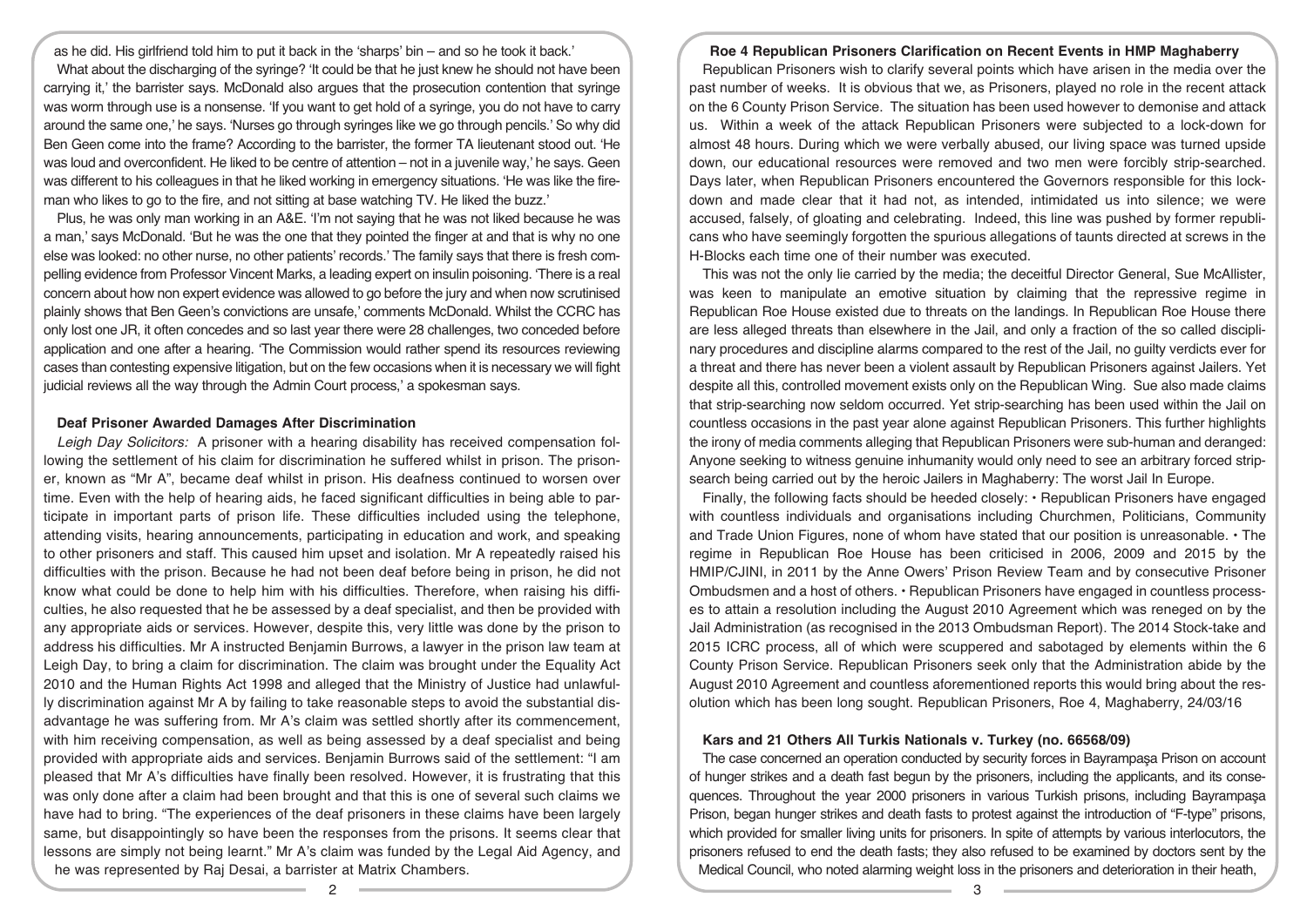which could affect their vital functions and entail their deaths within a few days. On 18 December 2000 the governor of Bayrampaşa Prison submitted for the prosecutor's approval a request for intervention by the security forces, in order to provide the necessary treatment and prevent the deaths. On 19 December 2000 the security forces intervened in the prison, but they were met with resistance from certain prisoners, carrying firearms and inflammable products. The operation gave rise to violent confrontations; 12 prisoners were killed and about 50 prisoners were injured, including the applicants.

On 20 April 2010 39 gendarmes were charged; their trial, opened before the Bakırköy Assize Court, has apparently not yet ended. On 16 July 2001, the State prosecutor also charged 155 members of the prison staff, on the ground that they had allowed firearms to be brought into the prison, and 1,460 gendarmes who had evacuated the prisoners at the close of the operation, accusing them of ill-treating the prisoners during their evacuation. On 23 June 2008 the criminal court declared that the prosecution of the gendarmes and the prison staff was time-barred, in two separate judgments. On 27 February 2001 criminal proceedings were brought against 167 prisoners on a charge of rebellion. Those proceedings were also declared time-barred in a decision issued by the Eyüp Criminal Court on 28 April 2009, upheld by the Court of Cassation. Relying in particular on Articles 2 (right to life) and 3 (prohibition of inhuman or degrading treatment), the applicants notably alleged an excessive and disproportionate use of force by the authorities during the operation conducted in Bayrampaşa Prison. Relying further on Article 6 (right to a fair trial), they complained that the proceedings brought against them for rebellion had been unfair and excessively long. Violation of Article 2 – in respect of Birsen Kars, Mehmet Kulaksız, Serdal Karaçelik and Hakkı Akça. Violation of Article 3 – in respect of Münire Demirel, Gülizar Kesici, Nursel Demirdöğücü, Mesude Pehlivan and Filiz Gençer. Violation of Article 6 (length) – in respect of Ercan Kartal, Şadi Naci Özpolat, Kenan Günyel, Serdal Karaçelik, Nursel Demirdöğücü, Mehmet Güvel, Filiz Gençer, Mehmet Kulaksız, Mesude Pehlivan and Münire Demirel.

## **CIA Photographed Detainees Naked Before Sending Them To Be Tortured**

Spencer Ackerman, Guardian: Classified pictures showing CIA captives bruised, blindfolded and bound raise new questions about US's willingness to use 'sexual humiliation' on suspects. The CIA took naked photographs of people it sent to its foreign partners for torture, the Guardian can reveal. A former US official who had seen some of the photographs described them as "very gruesome". The naked imagery of CIA captives raises new questions about the seeming willingness of the US to use what one medical and human rights expert called "sexual humiliation" in its post-9/11 captivity of terrorism suspects. Some human rights campaigners described the act of naked photography on unwilling detainees as a potential war crime. Unlike video evidence of CIA torture at its undocumented "black site" prisons that were destroyed in 2005 by a senior official, the CIA is said to retain the photographs. In some of the photos, which remain classified, CIA captives are blindfolded, bound and show visible bruises. Some photographs also show people believed to be CIA officials or contractors alongside the naked detainees.

It is not publicly known how many people, overwhelmingly but not exclusively men, were caught in the CIA's web of so-called "extraordinary renditions", extra-judicial transfers of detainees to foreign countries, many of which practised even more brutal forms of torture than the US came to adopt. Human rights groups over the years have identified at least 50 people the CIA rendered, going back to Bill Clinton's presidency. It is also unclear how many of those rendition targets the CIA photographed naked. The rationale for the naked photography, described by knowledgeable sources, was to insulate the CIA from legal or political ramifications stemming from their brutal treatment in the hands of its partner intelligence agencies.

Stripping the victims of clothing was considered necessary to document their physical condition while in CIA custody, distinguishing them at that point from what they would subsequently experience in foreign custody – despite the public diplomatic assurances against torture that the US demonstrably collected from countries with a record of torturing detainees. The Guardian is aware of the identities of some of the detainees photographed naked and is choosing not to disclose them out of concern for their safety and dignity. "Is the naked photography a form of sexual assault? Yes. It's a form of sexual humiliation," said Dr Vincent Iacopino, the medical director of Physicians for Human Rights. Iacopino has not seen the nude photographs but raised grave concerns. "It's cruel, inhumane and degrading.

International human rights law, to include the Geneva conventions, forbids photographing prisoners except in extremely limited circumstances related to their detention, to include anything that might compromise their dignity. "Photographing or videotaping detainees in US custody unrelated to the processing of prisoners or the management of detention facilities can constitute a violation of the laws of war, including the Geneva conventions, in some cases," said Nathaniel Raymond, a researcher at the Harvard Humanitarian Initiative and an expert on detainee abuse. Any evidence that the CIA or any other US government agency intentionally photographed naked detainees should be investigated by law enforcement as a potential violation of domestic and international law."

The naked photographs from rendition targets are distinct from previously identified caches of torture photos from the US military and the CIA. The renditions remain the most secret aspect of the CIA's since-discontinued apparatus of detentions, prisoner transfers and abusive interrogations. In 2015, attorneys for the former black-site detainees now charged with war crimes at Guantánamo Bay learned of the existence of up to 14,000 photographs the CIA took and maintains of their former detainees. That cache is not believed to contain photographs of people the agency rendered to allied intelligence services. All of those photos remain undisclosed to the public. The 500 page portion of the Senate's landmark investigation into George W Bush-era CIA torture that the government released in 2014 dealt overwhelmingly with the CIA's detentions and interrogations, keeping the rendition program a secret. But the report's 318th footnote reveals that the CIA photographed the people it captured and sent to other countries.

#### **World's End Murderer Angus Sinclair Fails In Appeal Against 'Excessive' Sentence**

Angus Sinclair, who was convicted in 2014 of raping and murdering teenagers Helen Scott and Christine Eadie in 1977, argued that the punishment part of 37 years – the "longest in Scotland to date" – was "excessive". However, the Criminal Appeal Court ruled that the sentencing judge was "entitled" to impose a punishment part "at the very top of the range". Lady Paton, Lady Clark of Calton and Lord Malcolm heard that the appellant was convicted on 14 November 2014 after trial at Livingston High Court and sentenced by Lord Matthews to life imprisonment with a punishment part of 37 years. The court was told that in 2007 the appellant was tried and acquitted for the World's End murders after the court sustained a "no case to answer" submission. But following the introduction of the Double Jeopardy (Scotland) Act 2011, the Crown applied and was granted authority by the High Court to bring a fresh prosecution against him, based on advances in DNA techniques.

After a five-week trial the appellant, then a serving life prisoner who had appeared from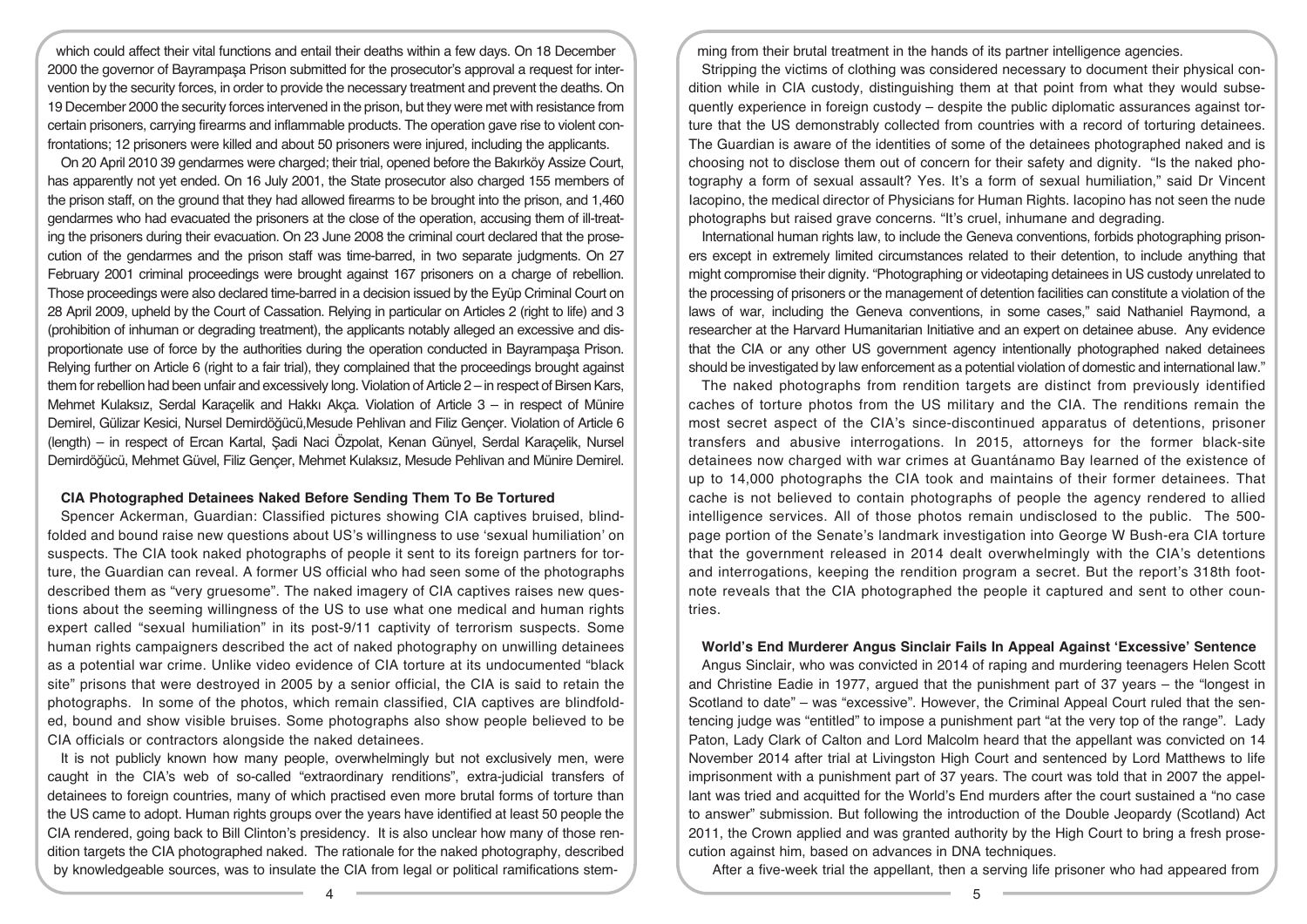custody each day, was convicted unanimously of the murders. The Lord Advocate then moved for sentence and in the course of his address he advised the court of the appellant's history, which included a culpable homicide conviction at the age of 16 of a seven-year-old girl, a conviction of rape and lewd practices in 1982, and a conviction of the murder of 17-yearold Mary Gallagher in 2001. In his report to the appeal court, the sentencing judge explained that in selecting a punishment part of 37 years, he "had regard to the nature of these offences and the appellant's dreadful criminal record", which included convictions which post-dated the offences, in terms of section 101A of the Criminal Procedure (Scotland) Act 1995.

Lord Matthews stated: "I concluded that a punishment part of a period of years in the high 30s was appropriate. I could have chosen a longer period than 37 years but it did seem to me that coincidentally there was an element of real justice in the period I selected which reflected the length of time the families had had to live with the consequences of these dreadful crimes. There was in my opinion no comparable case." But the appellant argued that the "principal basis" for the selection of the punishment part was the "length of time between the date of the murders and the conviction of the accused". Counsel for the appellant submitted the passage of time prior to conviction "should not have been a relevant factor" in determining the length of the punishment part in circumstances where the accused was not actively evading arrest and had previously been tried and acquitted for the current offences. It was argued that the trial judge failed to take sufficient account of "comparable sentences" and failed to take "sufficient account" of what period a judge might have recommended be served had the appellant been convicted in 1977. While the case concerned the "brutal and merciless murders" of two young girls, the question was whether 37 years was "necessary, appropriate, and fell within the judge's discretion". Having regard to the appellant's criminal record, in terms of section 101 and 101A of the Criminal Procedure (Scotland) 1995 Act, the punishment part of 37 years was "excessive", it was submitted.

Refusing the appeal, the judges noted that the appellant was found guilty of "appalling crimes" which demonstrated "an immeasurable capacity for evil, depravity, and sadism". Delivering the opinion of the court, Lady Paton said: "We do not accept that the sentencing judge selected 37 years because that represented the length of time which had passed since the commission of the murders. As the sentencing judge explains, he had concluded at the outset that a punishment part 'in the high 30s' should be imposed. "That was his assessment of the gravity of the case. As he puts it, it was only 'coincidentally' that the period selected mirrored the passage of time since the murders. In the result we are not persuaded that there is any merit in this argument." The judges accepted that comparisons with other cases may, in some circumstances, be of assistance, but added that "each case must be decided on its facts". "There is no mandatory upper or lower limit set by either statute or case-law," Lady Paton said. She continued: "It seems to us that an experienced sentencing judge who has presided over the trial, heard the witnesses, and seen the labels and productions, is in the best position to decide, in his discretion, the punishment part appropriate to the circumstances of the case. An appeal court should be slow to alter such an assessment, a fortiori as other punishment parts may have been imposed in different circumstances and in a different sentencing era. "Against that background, it is our view that the present case, one of a sadistic double murder and rape of two young girls in the circumstances outlined in the judge's report, was truly horrific. In addition, the previous conviction for culpable homicide of a young girl was a major aggravating factor. "In all the circumstances, we consider that the sentencing judge was entitled, exercising his discretion in the context of retribution and deterrence, to select a

punishment part at the very top of the range." Source: Scottish Legal News **Freddy Got Fingered - 15 Years After the Event**

A man who failed to return a VHS copy of Freddy Got Fingered to his local rental store has been arrested 15 years later. James Meyers, 37, was pulled over last week due to a broken taillight when officers noticed an outstanding warrant for his arrest. Because his daughter was in the car, Mr Meyers was told he could continue on his journey to drop her off at school as long as he subsequently reported to a local police station. Once there, Mr Meyers - who says he does not recall renting the film in the first place - was arrested for failure to return rental property. The film's director and star Tom Green has since offered to pay the man's potential \$200 fine.

## **Children in Care Homes 'Excessively Criminalised'** *Guardian, 30/03/2016*

Private providers using police cells as respite to cover staff shortages, according to Howard League for Penal Reform. Children living in care homes are "excessively criminalised" compared with other boys and girls, campaigners have said. Research suggests there is a "systemic" problem that leads staff to resort to the police – often in relation to minor incidents that would never come to officers' attention if they occurred in family homes, the Howard League for Penal Reform claimed. It said police data indicated that some forces had been called thousands of times in the past three years. In an example outlined to MPs in 2013, officers were said to have been called to a children's home to investigate a broken cup. Police suggested they were trying to limit the damage caused by a "social care deficit", while there were also said to have been claims that private providers "were using the police cells as respite to cover staff shortages and because staff were not trained and competent to deal with children's behaviour", according to a report published by the charity.

The majority of children legally defined as "looked after" are placed in foster care, while others go to secure units, children's homes and hostels. There are about 1,760 children's homes in England. The study said looked after children in all forms of care were being criminalised at a much higher rate than other youngsters. In 2013-14, 6% of looked after children aged 10 to 17 had been convicted or subject to a final warning or reprimand, compared to around 1% of non-looked after children, it said. Those in children's homes were much more likely to have been exposed to the criminal justice system than looked after children in other kinds of care, the report added.

Howard League also requested data from police forces in England and Wales on how often they were called to incidents at children's homes. The majority of forces for which information was supplied showed an increase between 2012 and 2015, with several recording totals in the thousands. Some figures will include call-outs for missing or absent children, while others only cover information relating to reports of criminal behaviour. Howard League's chief executive, Frances Crook, said children taken into care "deserve every chance to flourish". She said: "Private companies, charities and local authorities that are paid a fortune by the taxpayer should give these children what they need and deserve."

Jonathan Stanley, of the Independent Children's Homes Association, said: "Children's homes are the most scrutinised and accountable service for young people, inspected rigorously twice a year. If training and competence were issues this would be raised in inspection. Inspection outcomes have risen yet again, according to latest figures. "Children's homes are very careful as to the young people who they accept. Meeting their needs is paramount. This is closely looked at in inspection. It seems that what is being reported here is history. Police and children's homes work closely together and meet regularly in local areas. That's not to say there aren't some particular issues but this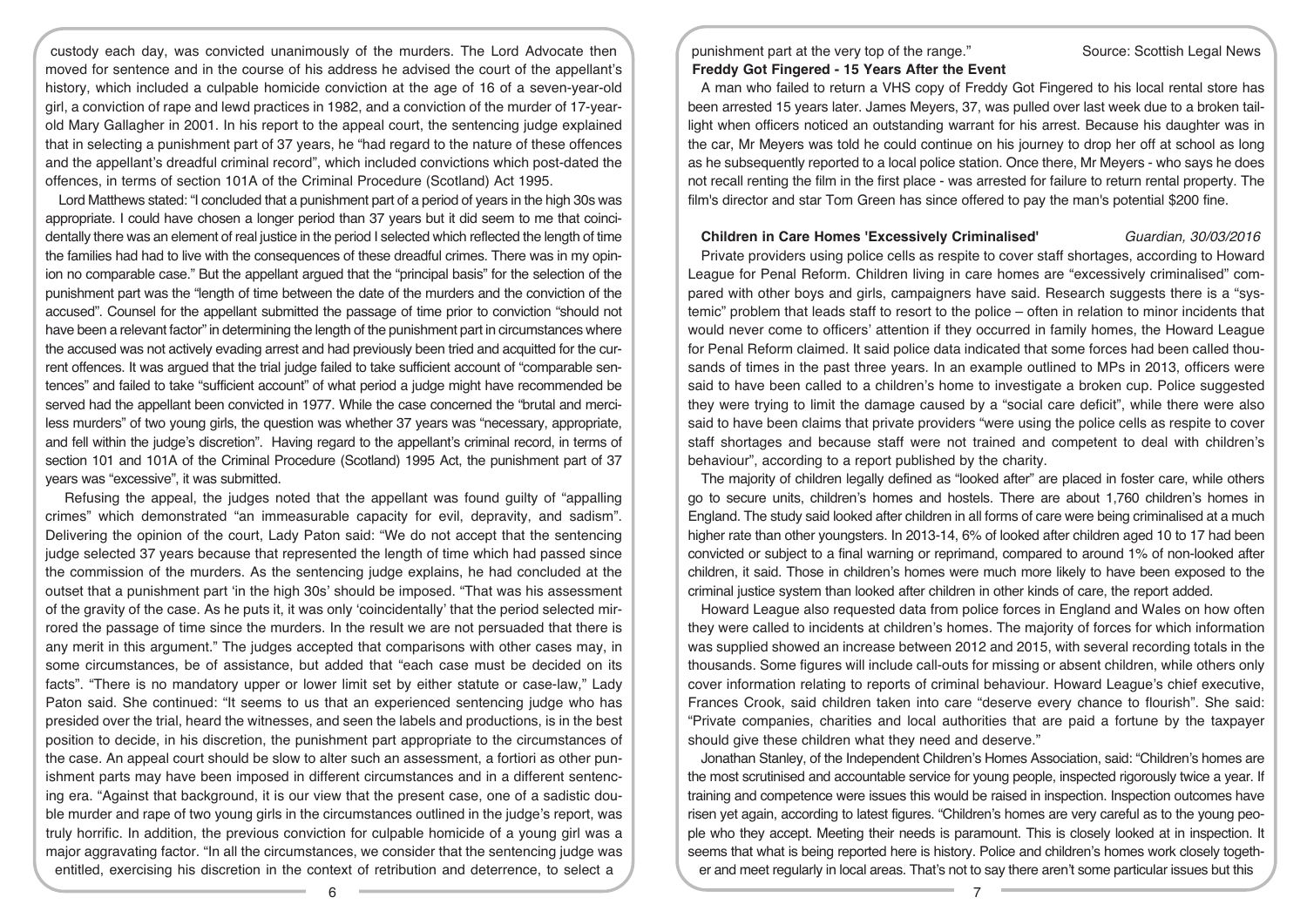needs real life, detailed evidence in order for them to be understood."

Olivia Pinkney and Nick Ephgrave, of the National Police Chiefs' Council, said: "Children are children first and foremost, no matter what their background. It is vital that all agencies work together more effectively and more determinedly to get their response right. "The police should not be called to minor incidents which would otherwise be dealt with in a family environment. If this is not appropriate, officers should consider tools such as restorative justice or community resolutions. Every effort should be made to avoid holding young people in police cells overnight. By engaging with 'looked after' children in non-crisis situations we can help build positive relationships and earn their trust. All of this will be impossible, however, without better data – which is currently lacking."

The children's commissioner, Anne Longfield, said: "We know that there are an extremely high number of calls to the police from residential children's homes, with one police force reporting 3,500 calls from its 47 children's homes last year. Ensuring that staff are able to work in partnership with the police to positively deal with difficult behaviour will be essential if we are to offer children with particularly challenging behaviour the guidance and support of a parent – in this instance a corporate parent."

## **Manchester Sex Workers' Rights Case Collapses After Five Years**

Nazia Parveen, Guardian: A court case that would have tested the right of sex workers to offer services together in brothels to protect themselves has collapsed after a police officer refused to give evidence. Three women appeared before a crown court after the brothel they had run together in Greater Manchester was raided in July 2011. Jane Young, Deborah Daniels and Catherine McGarr had all been charged with keeping a brothel and faced up to seven years in jail if they were found guilty during the trial at Manchester crown court. But after five years of being kept on bail the trial collapsed on Tuesday morning after the chief investigating officer in the case said he would not be able to give evidence on medical grounds.

The case would have been a first in the UK as the defendants were planning to use a novel defence to fight the criminal charge of keeping a bordello. The women were planning to argue that under the Human Rights Act it was against the rights of sex workers not to allow them to work together in safety. The court heard that DC Philip Anderson, who had brought the case against the women, would not be able to give evidence on health grounds. Despite being in the court building the officer did not make an appearance during the hearing. David Temkin, prosecuting, said he had had a "frank discussion" with the officer and it had been agreed that he would not be able to attend the trial due to his "worsening health". The exact details of Anderson's medical conditions were then discussed in secret but it was revealed that his decision had been approved by two detective chief inspectors within the force.

The law around prostitution in the UK is complicated. The act of prostitution and exchanging money for sex is not in itself illegal – but a string of laws criminalises activities around it. The 1956 Sexual Offences Act bans running a brothel and it is against the law to loiter or solicit sex on the street. Under the Sexual Offences Act 2003 it is an offence to cause or incite prostitution or control it for personal gain. Niki Adams, from the English Collective of Prostitutes which was supporting the three women, labelled the prosecution as outrageous, and branded it a miscarriage of justice. Adams said that the women had previously had the endorsement of police to keep the brothel and officers had turned a blind eye.

But following an alleged policy change the premises in north Manchester were raided in

July 2011. Adams said: "Police had previously turned a blind eye to it because even they could see it was safer for women to work together. But then all of a sudden they were raided and it has been five years while they have been on bail – which is just outrageous. "This has been an astounding miscarriage of justice and a terrible waste of resources. These women are just trying to earn a living and want to do it in the safest way possible. It was an outrage that the police even sought to bring this prosecution in the first place and the fact that it has collapsed shows how badly this case has been managed from the start." The charges relating to brothel keeping will now lie on file. Young, 50, pleaded guilty to three counts of possessing Class B and C drugs including amphetamines. She was given a six-month conditional discharge.

# **Apology and Compensation for Student Victim of Police Assault**

Will Horner was violently assaulted by PC Andrew Ott, then a Metropolitan Police Officer, as he was attempting to leave a student demonstration in December 2010. PC Ott was convicted of ABH in May 2015 and was sentenced to 8 months in prison. Following his release he was dismissed from the force. PC Ott had also accidentally recorded himself on his police radio, discussing the circumstances of the assault with colleagues, including PC Lindsey and PC Barnes. On those recordings another police officer is heard to say that Mr Horner had done nothing but run from the demonstration, to which PC Ott responds "Well, he's going to have to have done, because I just put his tooth out. I've had enough of these c\*\*ts, I just f\*\*\*ing hit him." Another officer, who was not previously known to PC Ott, is then recorded saying that he had "forgotten" to say that he had heard Mr Horner threaten to "smash up that building". PC Ott's response was "Perfect". Mr Horner then was arrested for 'attempting to cause criminal damage', although he was never charged. As a result of these recordings, PC Ott, PC Lindsey and PC Barnes were charged with conspiring to pervert the course of justice, although all three were acquitted. PC Lindsey and PC Barnes will however face gross misconduct charges at a hearing between 5 and 8 September 2016.

The Metropolitan Police have now apologised to Mr Horner, and he has received a substantial sum in damages. He had this to say: "I am of course pleased with the apology and damages but if it wasn't for the accidental recording by PC Ott I could instead be living with a criminal record now." Carolynn Gallwey of Bhatt Murphy Solicitors represents Mr Horner. She said this: "PC Ott's inadvertent recordings disclose a culture of worrying impunity. We look now to the outcome of the gross misconduct hearings in September as a measure of how the MPS views this type of conduct".

## **Hammerton v. United Kingdom – No Violation of Article 5 Violation of Article 6**

The European Court of Human Rights has held that the detention of an individual following his breach of a civil contact order, where he had no legal representation, did not violate his rights under Article 5, ECHR (Right to Liberty and Security of Person). However, the decision not to provide compensation to the individual following a failure to provide him with a lawyer during domestic proceedings resulted in a violation of Article 6 (Right to a Fair Trial).

*Background:* The applicant, Mr Hammerton, divorced from his wife in August 2004. Prior to his, he applied for contact with two of his five children. During these contact proceedings, the applicant's former wife alleged that he had harassed her. As a result, the applicant gave an undertaking to the County Court that he could not contact his wife or her parents unless through his own solicitors. Further, the County Court prohibited, via an injunction, Mr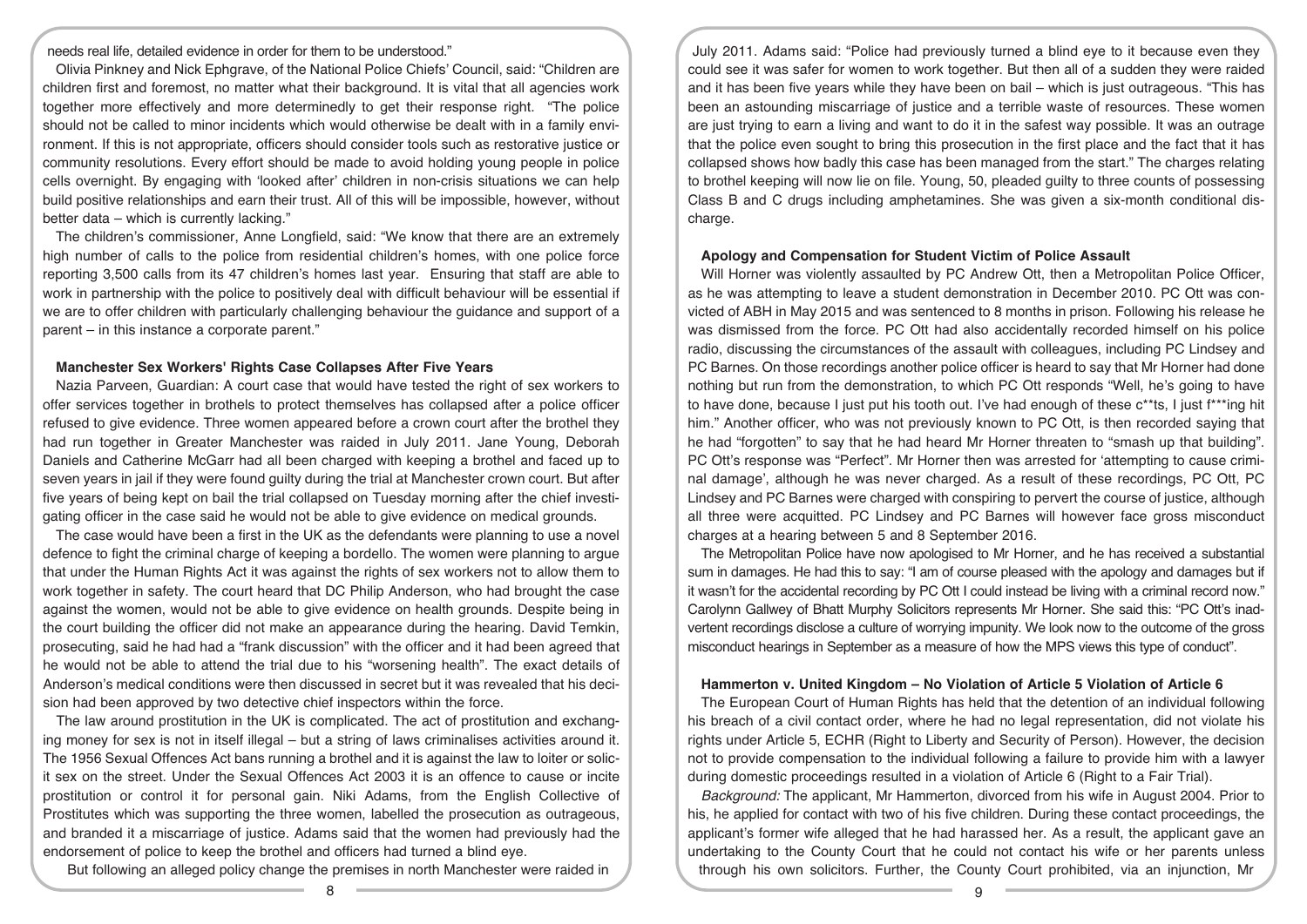Hammerton from using threatening violence towards his former wife. Later, the applicant's former wife applied to have Mr Hammerton sent to prison for breaching both the undertaking and the injunction. The applicant's requests for contact with two of his children were ongoing. The judge, sitting in the Central London Civil Justice Centre, decided to combine the hearings on the applicant's conduct and his request for contact with his children. During this hearing he was unrepresented. Mr Hammerton was sentenced to three months in prison for contempt of court due to his actions towards his former wife. After six and a half weeks, he was released in September 2009.

Mr Hammerton then lodged an appeal against the finding that he had been in contempt of court. Both the conviction and the sentence imposed were quashed by the Court of Appeal. The decision to hear both issues relating to the contact order and the potential contempt of court "led to inescapable errors in law". The proceedings relating to the contempt of court were to be considered "criminal" and, according to the protections within Article 6(3), Mr Hammerton should have been provided with legal representation. Mr Hammerton then claimed damages in the High Court by relying on both the common law tort of wrongful imprisonment, and the scheme for payment of damages under the Human Rights Act 1998. However, both claims failed due to the fact that the decision taken to imprison the applicant was taken in good faith. Mr Hammerton applied to the European Court of Human Rights and argued that the United Kingdom had violated his rights under Articles 5, 6, and 13.

*Article 5:* The applicant argued that his committal to prison was in violation of Article 5(1). The text of Article 5(1) reads: "Everyone has the right to liberty and security of person. No one shall be deprived of his liberty save in the following cases and in accordance with a procedure prescribed by law: (a) the lawful detention of a person after conviction by a competent court; (b) the lawful arrest or detention of a person for noncompliance with the lawful order of a court or in order to secure the fulfilment of any obligation prescribed by law" Despite arguments from the UK Government that Article 5(1)(b) was solely applicable, the Court considered that both Article 5(1)(a) and (b) were of relevance. The next step for the Court was to consider whether the detention could be justified under Article 5(1)(a). There are three conditions that must be satisfied in order for such a detention to be justified – it must be lawful, lack arbitrariness, and not constitute a flagrant denial of justice.

*Lawfulness:* The Court considered that not every procedural fault in proceedings that result in a detention results in "unlawfulness". A distinction is to be made between faults that result in the decision being automatically unlawful (ex facie invalid) and those that are only invalid once they have been overturned by a higher court (prima facie valid). Only the former will be consider "unlawful" for the purposes of Article 5(1) (Mooren v. Germany, (GC), Application no. 11364/03, 9 July 2009, paras. 72-75). In addition to jurisdictional issues, a detention could be considered automatically unlawful if flaws in the proceedings amounted to a "gross and obvious irregularity". The Court referred to previous case law that stated the lack of legal representation of itself was insufficient to meet this stringent standard (para. 114). Accordingly, the detention cleared the first hurdle.

*Arbitrariness:* The existence of arbitrariness in the decision to detain often results from bad faith on the part of the decision maker. Additionally, if the detention has no link to the conviction relied upon under Article 5(1)(a), the detention will be considered arbitrary (para. 97). The Court, in applying these principles, held that there had not been any arbitrariness in the present case.

*Flagrant Denial of Justice:* The flagrant denial of justice test considers the extent to which the rights of the individual under Article 6 were infringed during the proceedings that lead to the detention. Not every violation of Article 6 will result in a flagrant denial of justice. The viola-

tion of Article 6 must go beyond "a mere irregularity or lack of safeguards" and result in "a nullification or destruction of the very essence, of the right guaranteed" (para. 99). Whilst Mr Hammerton had not been provided with a lawyer, as required under Article 6(3)(c), this did not amount to a flagrant denial of justice. To hold that such a standard was met would "come close to removing the distinction between a violation of Article 6 and a flagrant denial of justice" (para. 119). Due to the fact that the detention did not fall short of any of the applicable standards, the detention was justified under Article 5(1)(a). As a result, the Court did not consider it necessary to answer the question of whether the detention was justified under Article 5(1)(b) (para. 120).

Article 6 and 13: Although the domestic courts had recognised that the proceedings had violated the right to legal assistance under Article  $6(3)(c)$ , the applicant argued that he should have been entitled to compensation in order to properly address this violation. In addressing this issue, the Court considered whether Mr Hammerton could still be considered a "victim". There would be no need for the Court to consider the issue if the individual has been adequately compensated by domestic authorities for the violation of Article 6. The Court considered that if the applicant had been provided with legal assistance during the domestic proceedings then this would have likely had an impact on the outcome of the case by significantly reducing his prison sentence.

The Court stated that the mere acknowledgment that the applicant's rights had been violated was insufficient to remedy this significant disadvantage he had been subjected to  $-$  he should have been provided with financial compensation. (para. 137). Accordingly, the Court held that there had been a violation of Article 6 due to the lack of legal representation during the domestic proceedings. Additionally, the fact that he had not been provided with such financial compensation following the Article 6 violation demonstrated that no effective remedy existed at a domestic level. Thus, the applicant's right under Article 13 had also been violated.

*Dissenting Opinion:* The Court decision was reached bya majority of 4 to 3. The dissenting judges found that the detention could not be justified. Instead of focusing on Article 5(1)(a), the minority considered that Article 5(1)(b) should be applicable due to the fact that it was on this ground that the Government attempted to justify the detention (paras. 3-5 of partial dissent) The arbitrariness test applicable to Article 5(1)(b) is more stringent than the test relevant to detentions justified by reference to Article 5(1)(a). The minority found that the decision to detain the applicant was arbitrary, and thus not justified under Article 5(1)(b). The domestic judge had, in the words of the Court of Appeal, "paid no heed to the purpose of punishment in contempt proceedings" when setting the sentence and, further, the whole sentencing proceedings had been "fatally flawed". (para. 22 of partial dissent).

The minority also considered that the decision to detain the individual should have been considered automatically unlawful (ex facie invalid). This test, equally applicable to Article 5(1)(b) and (a), had not been met due to the "very serious procedural defects" in domestic proceedings that resulted in the applicant's "complete lack of any meaningful ability to defence himself" (para. 19 of partial dissent) In addition to the issues surrounding legal representation, the decision to combine the contact order hearing with a hearing relating to the alleged contempt of court concerned the minority. Due to the fact that the contempt proceedings were criminal in nature, the applicant had a right to remain silent, which could not co-exist with his need to establish his claims regarding his request for contact with his children. These "gross and obvious irregularities]" in the proceedings resulted in the detention being unlawful under Article 5(1) (para. 20 of partial dissent).

Comment: In short, civil contempt proceedings that can result in detention should be considered "criminal" for the purposes of Article 6. Whilst this does not mean such proceedings are criminal as a matter of domestic law, in future, the full defence rights pro-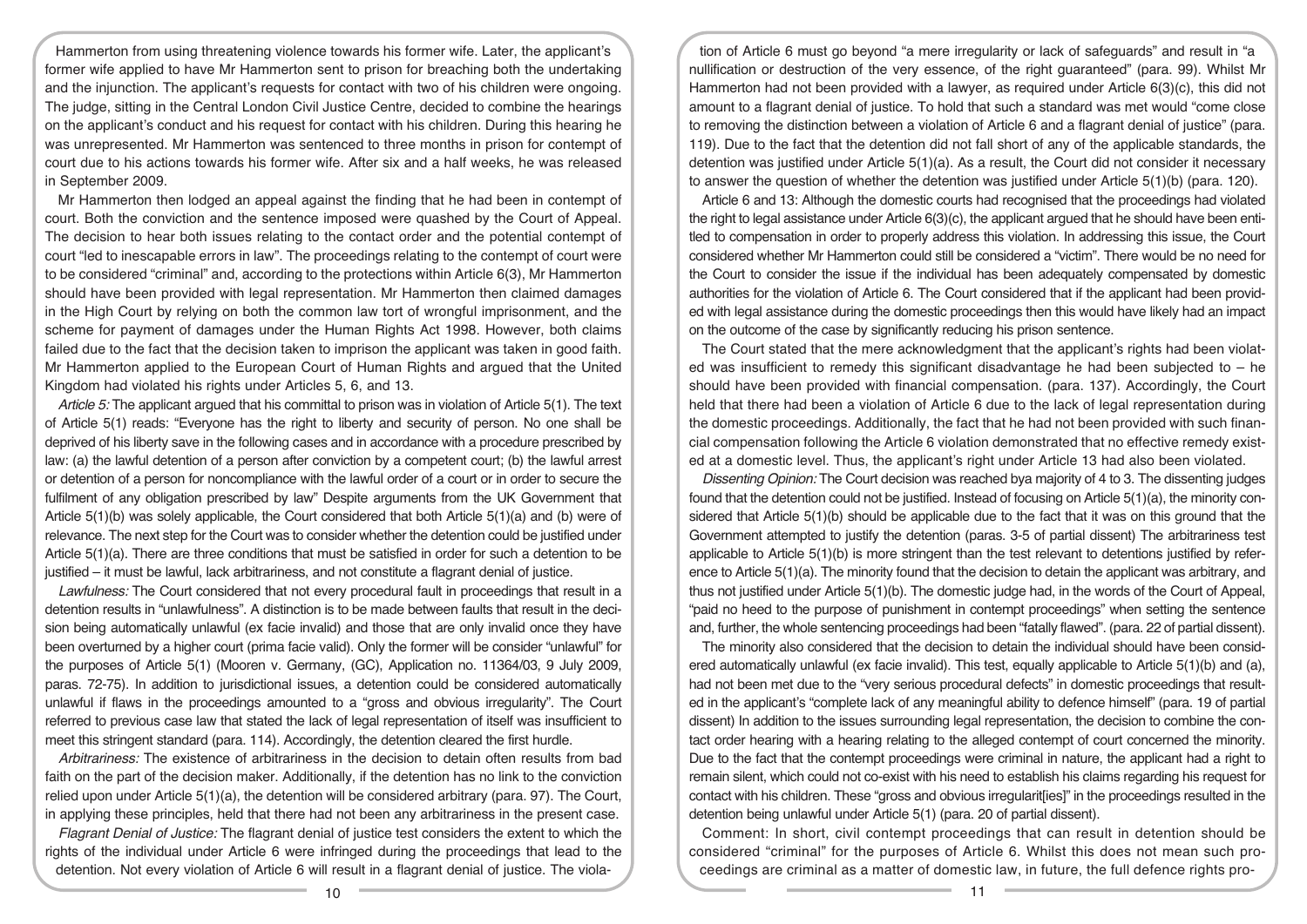vided in Article 6(2) and (3) should be provided to the individual due to the proceedings possessing a "criminal nature" for the purposes of the ECHR. *UK Human Rights Blog*

**De Menezes Judgment – Four Dissenting Opinions – Clear Violation of Article 2** Joint Dissenting Opinion of Judges Karakaş, Wojtyczek and Dedov

1. We respectfully disagree with the majority because in our view there has been a violation of Article 2 under its procedural limb in the instant case.

2. In the instant case the applicant has not complained of a violation of Article 2 under its substantive limb. In this respect the case has been settled between the parties with the payment of compensation to the victim's family. We note, however, that had the case been brought under the substantive limb of Article 2, the Court would have had to find a violation of this provision. The substantive and procedural issues are so closely intertwined in the instant case that it is impossible to assess whether the respondent State has fulfilled its obligation under the procedural limb of Article 2 without taking into account the substantive dimension of the case.

3. In assessing compliance by the respondent State with its obligations, it is important to bear in mind the international standards on the use of force by the police. "Law enforcement officials may use force only when strictly necessary and to the extent required for the performance of their duty" (Article 3, Code of Conduct for Law Enforcement Officials, adopted by United Nations General Assembly Resolution 34/169 of 17 December 1979). "In general, firearms should not be used except when a suspected offender offers armed resistance or otherwise jeopardizes the lives of others and less extreme measures are not sufficient to restrain or apprehend the suspected offender" (Official commentary on Article 3 of the Code of Conduct). "Law enforcement officials shall not use firearms against persons except in selfdefence or defence of others against the imminent threat of death or serious injury, to prevent the perpetration of a particularly serious crime involving grave threat to life, to arrest a person presenting such a danger and resisting their authority, or to prevent his or her escape, and only when less extreme means are insufficient to achieve these objectives. In any event, intentional lethal use of firearms may only be made when strictly unavoidable in order to protect life" (Principle 9, Basic Principles on the Use of Force and Firearms by Law Enforcement Officials, adopted by the Eighth United Nations Congress on the Prevention of Crime and the Treatment of Offenders, Havana, Cuba, 27 August to 7 September 1990).

For those reasons, if the police plan an operation which may require the use of firearms, they have the duty to act with the utmost care and in particular to meticulously check all the relevant information on which the operational plan is based. While planning their operations, the police also have the obligation to carefully assess the available alternatives and to choose the means which entail the least risk for human life and health.

4. Article 2 of the Convention, as interpreted by the Court, requires that States carry out an investigation of cases of alleged unlawful killing by State agents. According to the established case-law of the Court, an investigation must be capable of leading to the establishment of the facts and, where appropriate, the identification and punishment of those responsible. Substantive criminal law, by defining specific offences, indicates the exact purpose of an investigation into a person's death and in particular determines the specific issues which have to be investigated. Therefore, the quality of the investigation depends first and foremost on the quality of substantive law. An investigation will be capable of leading to the identification and punishment of those responsible only if there are adequate provisions of substantive criminal

law. Defective provisions of substantive law can render the investigation ineffective from

the perspective of Article 2. In particular, if national provisions of criminal law concerning the use of force by the police do not comply with the Convention standards, the authorities will not be able to investigate whether the use of lethal force by the police was absolutely necessary under Article 2 of the Convention. The investigation may then focus on other issues of lesser importance from the viewpoint of the Convention.

5. The investigation in the instant case led to the conclusion that the members of the police force who killed Mr de Menezes had genuinely believed that he was about to detonate a bomb on the underground and that they were accordingly required to repel an imminent terrorist attack threatening the passengers. The killing of Mr de Menezes by members of the police can thus be characterised as an act committed in putative self-defence. Force used in putative self-defence is never absolutely necessary.

Article 2 of the Convention requires that the substantive criminal law should ensure protection against excessive use of force by the police. This requirement of criminalisation does not mean that any use of force which is not absolutely necessary has to entail criminal liability. A person will bear criminal liability only if personal guilt can be shown. It would not be just to criminalise acts committed in putative self-defence if the factual error was justified in the specific circumstances and the person responsible could not be reproached for it. At the same time, in our view, Article 2 of the Convention requires the State to criminalise putative selfdefence in so far as the factual error was not justified in the circumstances and the perpetrator may therefore legitimately be reproached for it. If acts of killing in putative self-defence based on an unjustified error are not properly criminalised and punished under domestic law, there is a serious danger that the police may use excessive force with lethal effect.

The Court has set the following standard which is relevant for assessing cases of putative self-defence: "[T]he use of force by agents of the State in pursuit of one of the aims delineated in paragraph 2 of Article 2 of the Convention may be justified under this provision where it is based on an honest belief which is perceived, for good reasons, to be valid at the time but which subsequently turns out to be mistaken' (see McCann and Others v. the United Kingdom, 27 September 1995, § 200, Series A no. 324, emphasis added; see also: Andronicou and Constantinou v. Cyprus, 9 October 1997, § 192, Reports of Judgments and Decisions 1997- VI; Brady v. the United Kingdom (dec.), no. 55151/00, 3 April 2001; Bubbins v. the United Kingdom, no. 50196/99, §§ 138 and 139, ECHR 2005-II; and Giuliani and Gaggio v. Italy [GC], no. 23458/02, §§ 178-179, ECHR 2011; see also the concurring opinion of Judge Pinto de Albuquerque in Trévalec v. Belgium, no. 30812/07, 14 June 2011)."

Under this approach, national criminal law on putative self-defence is compliant with Article 2 if it provides for two cumulative conditions for exemption from criminal liability: a subjective one (an honest belief which subsequently turns out to be mistaken or, in other words, actual error as to factual circumstances) and an objective one (existence of good reasons for which the belief is perceived to be valid at the time or, in other words, the existence of objective grounds justifying the error). Acts committed in putative self-defence may be exempted from criminal liability if these two conditions are met jointly. However, in the instant case the majority seem to reinterpret the existing case-law by putting the emphasis on the subjective element and by diminishing the importance of the objective element. In our view, such an approach is not acceptable. It puts citizens' lives at risk in the context of police operations because acts committed by the police in putative self-defence as a result of gross negligence may become immune from criminal liability.

Furthermore, effective protection of the right to life under Article 2 of the Convention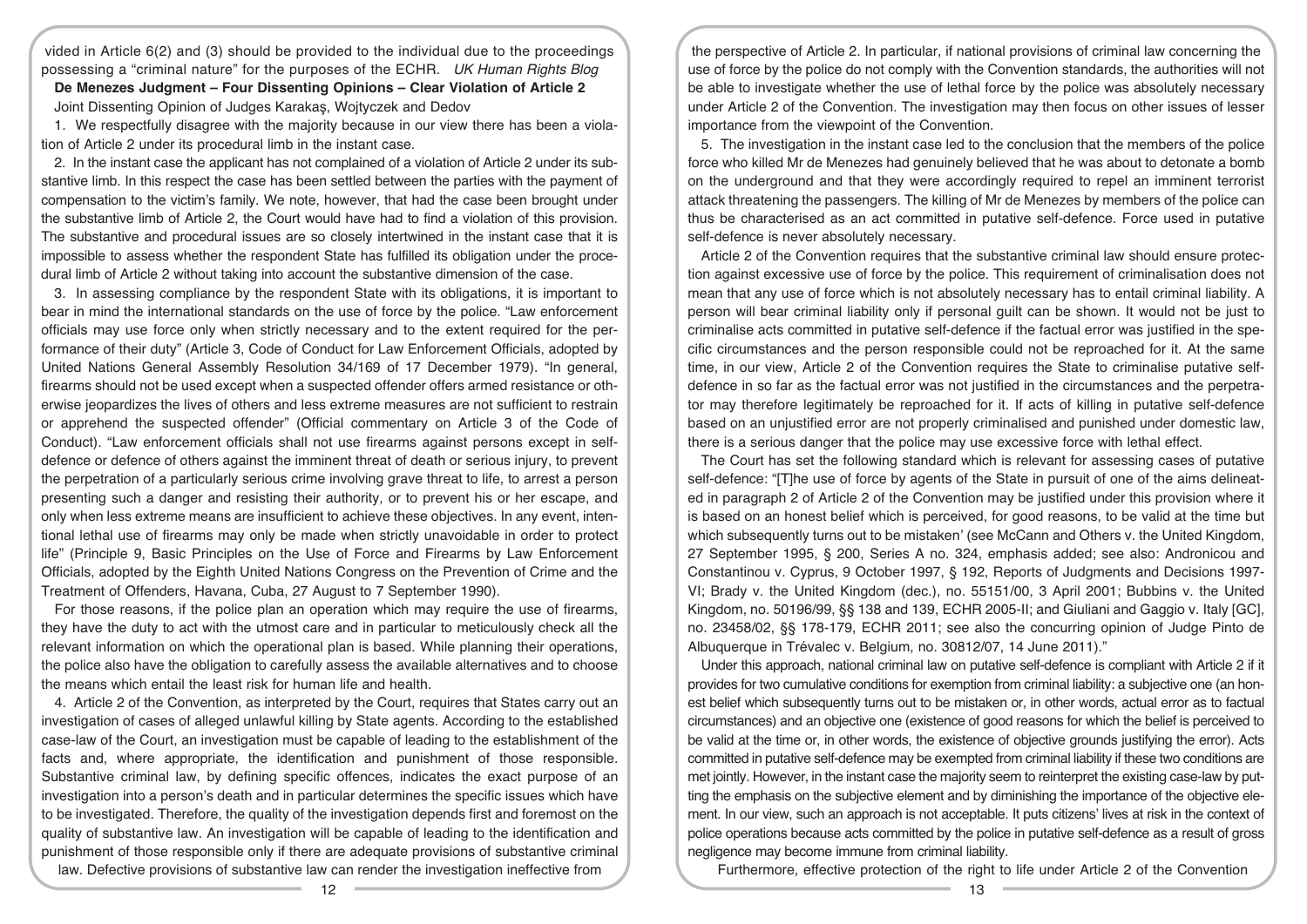requires also that the substantive criminal law should ensure protection against gross negligence in the preparation and carrying out of police operations in which force is used.

6. The test applicable in English law for justified putative self-defence is a subjective one: "Did the officer honestly and genuinely believe that it was necessary for him to use force in defence of himself and/or others?" (see paragraph 249 of the judgment). Therefore, the investigation in the instant case had to answer the question whether the police officers involved honestly and genuinely believed that Mr de Menezes was about to detonate a bomb. However, the crucial question which should have been investigated and answered in the instant case was whether the police officers' belief that a bomb was about to be detonated was justified in the circumstances. The investigation should have established whether the error of each officer involved, including those who directed the whole operation, was justified. Furthermore, the reasonableness of this belief should have been assessed in the context of the police's duty to exercise the utmost care in preparing operations which may potentially entail the use of lethal force. Because of the content of the relevant substantive law, in the circumstances of the instant case the investigation did not focus on these crucial questions. Therefore, in the circumstances of the case, the use of force by the police officers concerned was not adequately investigated and the investigation was not able to lead to the punishment of those involved in using such force. More generally, under English law the investigation will not be adequate and will not always be able to lead to punishment in cases where police officers use lethal force in putative self-defence.

7. We also would like to draw attention to another important factual element in the instant case. The tragic events of the case took place within the context of a pre-planned police operation. It was the duty of the police to devise a realistic plan of action which made it possible to arrest the suspect without using lethal force. It appears that Mr de Menezes could and should have been arrested by the police just after leaving his home. It was the fact that the police officers waited until he entered the underground which caused the situation entailing a putative threat to the lives of a large number of people. In other words, the putative danger arose because of the delay in the reaction by the police. This factor is also of primary importance for establishing personal criminal liability on the part of the individuals involved. Even assuming that Mr de Menezes really was carrying a bomb, the delayed reaction of the police officers could not be considered absolutely necessary, because it appears that the suspect could have been apprehended much earlier. In our view, this aspect of the case has likewise not been properly investigated for the purpose of establishing criminal liability on the part of the individuals involved.

8. We note that in the instant case criminal proceedings were instituted against the police service. Criminal proceedings against legal entities may be helpful for establishing the facts. However, the Convention requires that criminal law should provide for the punishment of individuals and that an investigation should be able to lead to such punishment. Under the Convention, criminal liability of legal entities can never replace criminal liability of individuals. In the instant case, the criminal liability of the police service as such is not sufficient to satisfy the Convention criteria. Furthermore, gross negligence on the part of a legal entity always stems from the misconduct of specific individuals. It is difficult to understand that, in the instant case, the persons responsible for the negligence could not be prosecuted under English law.

9. In assessing the overall effectiveness of the investigation, regard should be had in our opinion to some important mistakes committed by the investigators at the very beginning. The IPCC expressed its concern about the delay in handing the scene and the investigation to it, and about the fact that Charlie 2 and Charlie 12 had been allowed to return to their own

base, refresh themselves, confer and write up their notes together (see paragraph 69 of the judgment). These mistakes might have affected the subsequent stages of the investigation.

It is worth recollecting here that the Court made the following assessment in the case of Makbule Kaymaz v. Turkey (no. 651/10, § 141, 25 February 2014; translation from original French): "The Court observes at the outset that ... the police officers implicated in the incident were not interviewed by the public prosecutor until 4 December 2004, more than ten days after the events. Furthermore, they were not kept apart after the incident and were called to give evidence in the context of the administrative investigation before the prosecuting authorities became involved. In this connection, the Court reiterates that in Bektaş and Özalp (cited above, § 65, seven days after the incident) and Ramsahai and Others (cited above, § 330, three days after the incident) it held that such delays not only created an appearance of collusion between the judicial authorities and the police, but could also lead the victims' relatives - and the public in general - to believe that members of the security forces operated in a vacuum and thus were not accountable to the judicial authorities for their actions. In the instant case, although there is no indication that the police officers in question colluded with each other or with their colleagues from the Mardin police, the mere fact that appropriate steps were not taken to reduce the risk of such collusion amounts to a significant shortcoming in the adequacy of the investigation (see Ramsahai and Others, cited above, § 330)."

10. According to the established case-law of the Court, an investigation carried out under Article 2 of the Convention should be prompt. This criterion has not been fulfilled in the instant case. The United Nations Human Rights Committee stated the following in its Concluding Observations, issued on 30 July 2008, on the report submitted by the United Kingdom under Article 40 of the International Covenant on Civil and Political Rights: "The Committee is concerned at the slowness of the proceedings designed to establish responsibility for the killing of Jean Charles de Menezes and at the circumstances under which he was shot by police at Stockwell underground railway station (art.6). The State party should ensure that the findings of the coroner's inquest, due to begin in September 2008, are followed up vigorously, including on questions of individual responsibility, intelligence failures and police training." (document CCPR/C/GBR/CO/6, paragraph 10, emphasis in the original) Many years elapsed after the events before such an investigation started. We cannot agree with the assessment of the majority that the criterion of promptness has been fulfilled in the instant case.

11. The applicant complained about the test for prosecution in cases of putative selfdefence. Under English law, a prosecution will be brought only if a conviction is "more likely than not" (see paragraphs 164 and 265 of the judgment). The majority refer in the reasoning to an interesting comparative-law report on this issue (see paragraphs 176 and 269 of the judgment). We note in this connection that the analysis of comparative-law data leads to the conclusion that the test applied under English law for prosecution is clearly more stringent than in other States Parties to the Convention. Such a stringent test may prevent the prosecution and conviction of a person who has committed an offence if the prospects of success are not correctly assessed by the prosecutor. There is a serious risk that borderline cases will escape independent judicial assessment. As a result, certain acts involving excessive use of force by the police may be covered by a de facto immunity from prosecution. In our view, for the sake of efficient protection of the right to life, if there are serious doubts concerning the legitimacy of lethal force used by the police in actual or putative self-defence, the final decision on the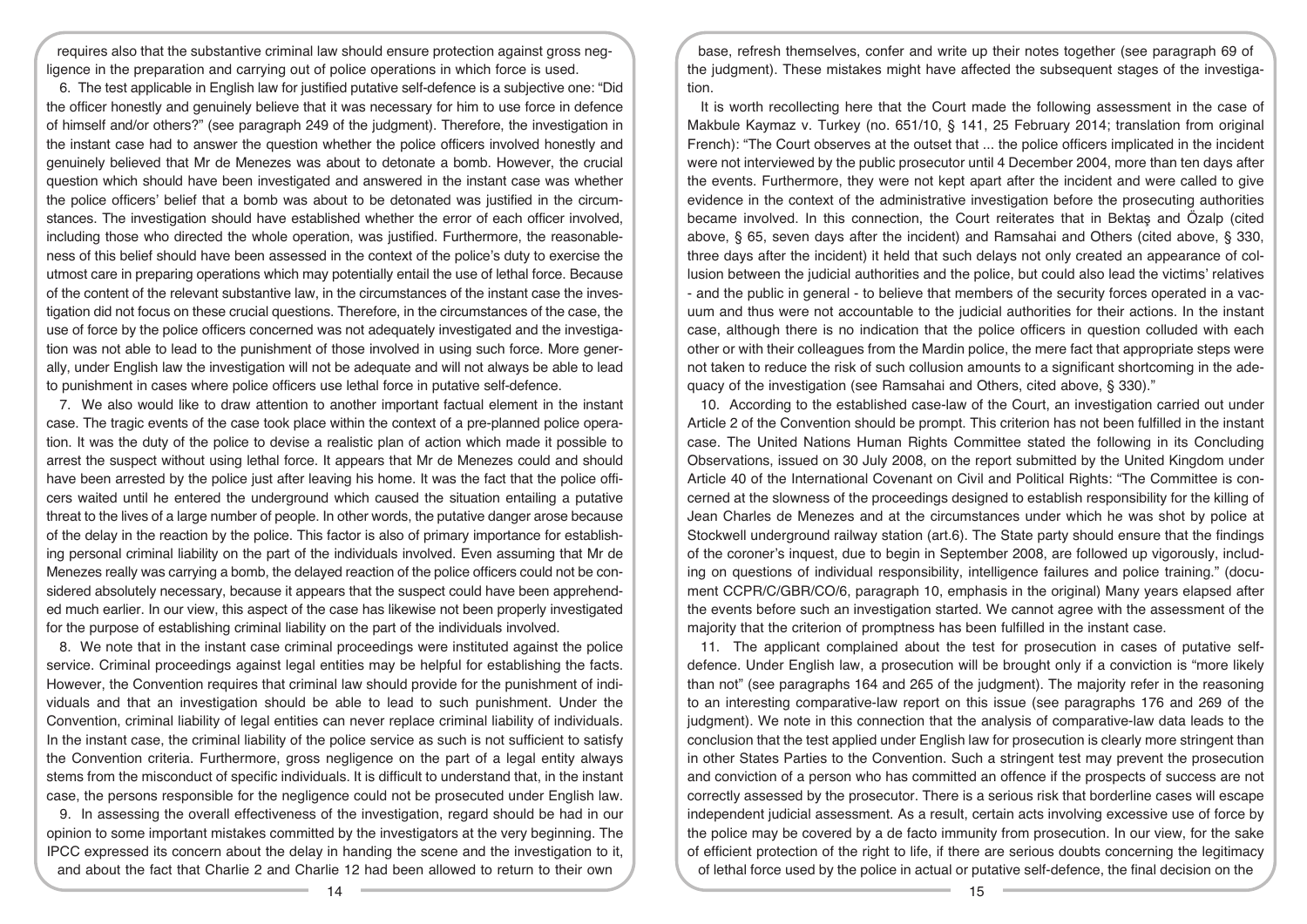question of criminal liability should be left to the courts.

12. We agree with the majority that in the instant case there was indeed an investigation which clarified many relevant aspects of the factual circumstances and triggered important reforms in the police. However, in our view, the combination of the different factors mentioned above led to a situation in which the death of an innocent person was not properly investigated in compliance with the Convention standards. The investigation carried out was not capable of leading to the establishment of individual criminal liability as required by the Convention.

13. Finally, we would like to note briefly that the majority considered that the complaint concerning the alleged violation of Article 13 of the Convention read together with Articles 2 and/or 3 was manifestly ill-founded within the meaning of Article 35 § 3 (a) of the Convention. Judges Karakaş and Dedov voted with the majority on this point. Judge Wojtyczek considers that the reasoning on this issue is not persuasive. In his view, this part of the complaint should have been communicated to the parties and examined by the Court.

*Dissenting Opinion of Judge López Guerra*

1. I disagree with the Grand Chamber judgment. I consider that in this case the United Kingdom authorities did not comply with the procedural requirement deriving from Article 2 of the Convention to conduct an adequate investigation into the responsibility of the State agents involved in the killing of Mr Jean Charles de Menezes. The starting-point and basis for my disagreement with the Grand Chamber judgment is that no individual responsibility was derived from the established fact, acknowledged by the United Kingdom agencies, that there were very serious deficiencies in all aspects of the police operation resulting in Mr de Menezes' death. The facts are adequately stated in the judgment, but I consider it essential to note several central aspects.

2. Suspects of previous bombings in the city of London were thought to be living in an apartment at 21 Scotia Road in London. In order to identify and arrest them safely, a strategy was devised consisting in following the persons leaving those premises in order to challenge and stop them. The officers in charge of the operation were to be supported by a group of highly trained special firearms officers (SFOs).

In this case, the entire operation went wrong. When Mr de Menezes (a Brazilian national living at 17 Scotia Road, with no connection to the bombings) left his apartment, the support unit from the Metropolitan Police Specialist Crime and Operations Branch (SO19) had not yet arrived. As a result, Mr de Menezes was not stopped. He was followed for over half an hour from Scotia Road to Stockwell underground station. The facts of the case indicate that during that time the surveillance team had not identified Mr de Menezes as a terrorist suspect. At Stockwell station, while in a stationary underground train, two members of the SO19 team shot him several times and killed him.

3. The deficiencies of the operation were extensively stated in a report by the Independent Police Complaints Commission (IPCC). The report concluded (see paragraph 66 of the Grand Chamber judgment) that in the course of the investigations grave concerns had been raised about the effectiveness of the police response, identifying a number of failings related to the different phases of the operation resulting in Mr de Menezes' death.

4. However, despite this detailed and extensive report, no individual responsibility for his death was ever established. This is particularly surprising, given that institutional criminal responsibility for Mr de Menezes' death was found in a court decision declaring that the Office of the Commissioner of Police of the Metropolis (OCPM) had contravened sections 3 and 33 of the Health and Safety Act 1974, for having exposed third parties to risks to their health and safety. Since the charges were directed against the OCPM as an institution, no responsibility was determined in those proceedings with respect to individuals.

5. Despite this finding of severe organisational deficiencies, other decisions provided a blanket exemption from any individual responsibility. The IPCC decided not to pursue disciplinary action against any of the eleven frontline or surveillance officers involved in the operation (see paragraphs 74 and 135 of the judgment). Moreover, the IPCC did not issue any recommendation for the senior officers involved in the operation to face disciplinary proceedings.

All the individuals participating in the operation resulting in Mr de Menezes' death were not only free of any disciplinary liability; they were likewise exempt from criminal prosecution. On 17 July 2006 the Crown Prosecution Service (CPS) decided that no individual was to be prosecuted in relation to the death of Mr de Menezes. That decision was confirmed by the office of the Director of Public Prosecutions (DPP) on 8 April 2009 (see paragraph 133 of the judgment), since it deemed there was insufficient evidence to prosecute any individual.

6. It is difficult to understand how it is possible to establish that an institution (the OCPM) was criminally responsible (as adjudicated in a court of law) and, in spite of that, to exclude (as a consequence of the decisions of the IPCC and the CPS) all disciplinary liability and to preclude any effective investigation into the criminal responsibility of individual members of that institution.

7. In the light of the circumstances of this case, there is no justification for the United Kingdom's failure to comply with its obligations deriving from the procedural dimension of Article 2 of the Convention, as consistently established in the Court's case-law - that is, the obligation to conduct an effective investigation to establish the circumstances leading to intentional loss of life and to determine the possible punishment for those responsible for the death. The IPCC's report acknowledging serious deficiencies in the police operation and the judgment finding the OCPM criminally responsible clearly provided a reasonable basis for investigating possible individual responsibilities for those organisational deficiencies, since organisations do not act independently of their members.

8. It cannot be concluded that the United Kingdom's positive obligation was met merely because the authorities in charge of the initial investigation (the IPCC) and those that decided not to prosecute (the CPS) were deemed to be independent authorities for the purposes of Article 2 of the Convention (see paragraph 262 of the Grand Chamber judgment). Independence in itself is not enough to guarantee the existence of an effective investigation. In this case, what is missing are all of the other guarantees deriving from judicial proceedings in which evidence is publicly examined, with the intervention of all the affected parties, so that responsibilities may be ascertained accordingly. This was what the applicant sought when she asked the DPP to review the previous decision not to prosecute: to ensure the conduct of judicial proceedings with all the appropriate procedural guarantees, which go further than the independence of an administrative investigating body.

9. In other respects, the existence of a practice authorising the prosecution service to decline to bring criminal proceedings on the basis of the probability of achieving a guilty verdict (the so-called Manning test) is not in itself a sufficient reason to fail to determine responsibility, in judicial proceedings, for an intentional death. The question for our Court was not to rule whether the Manning test conformed to Convention requirements in the abstract, but rather whether the application of that test in this specific case represented a failure to comply with the procedural obligations under Article 2 of the Convention - that is, whether the CPS's decision to refrain from bringing criminal proceedings against the individuals involved in the operation disregarded those obligations.